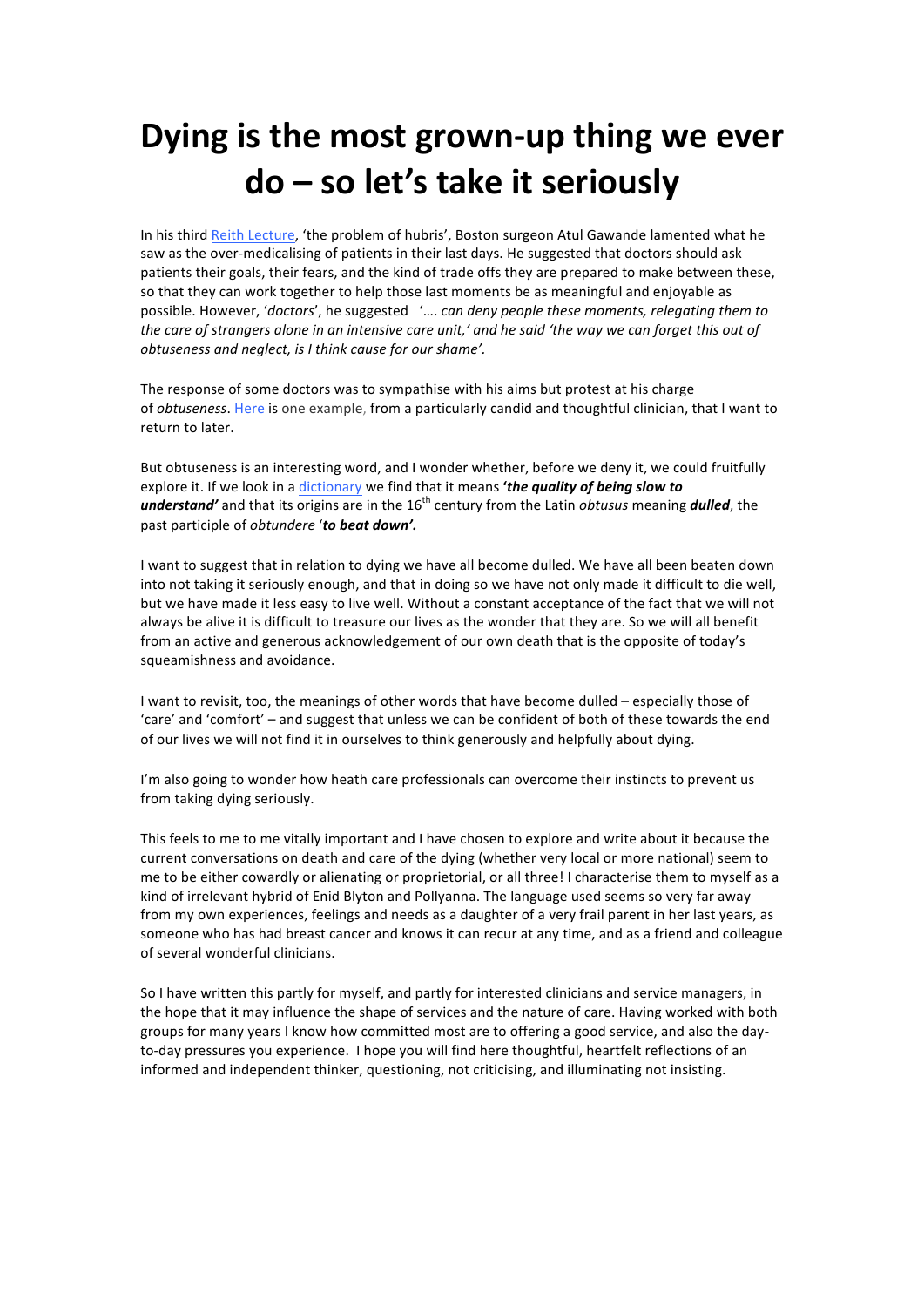## **Part One: Have we become dulled to the fact that we will die?**

## **Living longer, flourishing less**

In 1816 John Keats was 21, he had just finished studying medicine at Guy's hospital and been awarded his license to practice as an apothecary, physician, and surgeon. He chose instead to become a poet.

At that time 20% of Londoners died of consumption, as Keats' mother had done, life was precarious and precious and Keats is reported to have asked to be given 10 years before he died, to be able to write the poetry he knew he had within him.

A little less than 200 years later few 21 year olds would dream of asking for 10 years. Now that we have clean water, clean air, work that is less physically arduous and dangerous, safer housing, antibiotics and antiseptics, we expect not only our three score years and ten, but twenty or thirty. Now complaints of age discrimination are made if the uptake for chemotherapy is lower in 85 year olds than other age groups.

This increase in longevity in a relatively short time is frankly amazing. So it is not surprising if we have not yet developed ways of responding to this that are in our best interests. Instead, with our assumption of 70 years or more we are profligate with our moments.

Now that we no longer confront death on a daily basis we can so easily distract ourselves for decades from any thought of dying, and be taken by surprise and resentment, even outrage, when confronted with it. We appear to share with many other animals a natural and proper mourning and grief on bereavement, but many now have so little experience or expectation of sadness, loss and mourning that they seek (or are offered) medical help for it. Somehow we have lost our awareness that, as the Taoist saying went, life is made of ten thousand joys and ten thousand sorrows.

We seem to have forgotten that life is a process, even a project, of learning how to live, of learning how to flourish. And that this project continues right to the inevitable end, when we learn how to live and flourish while dying. I suggest it is important we recover an acknowledgment of death and dying, and perhaps more generally of the ten thousand sorrows, and that in doing so we will be able to flourish in ways our consumer society (with its insistent promise of delivering the ten thousand joys) fails to deliver.

In previous eras many religions have encouraged the contemplation of death. People who have engaged in this attest that, although initially distasteful, even frightening, we can soon see it as not only natural but also valuable, essential for the wellbeing of our children and future generations. We can see it as generous as well as sad, necessary as well as frightening, lonely but also an experience we share with all other living beings. More than that, we learn to relish our experience of being alive, not in fear of losing it, but in wonder at its preciousness. It allows us to recognise the danger of life becoming merely an exercise in distraction and dissatisfaction.

Without this we have what Tim Dartington describes as the 'adolescentisation of society': 'Society has become acculturated to what we may recognise as adolescent behaviour'.

It is, he suggests, characterised by desperate but temporary attachments, fierce competitiveness, preoccupation with status, and self absorbed people confusing high ideals and selfish acts. In an adolescentised society morality is built on fairness, but fairness in which one aims to get more and more in order to have ones fair share. Another feature of this adolescentisation is a belief in technological progress as the solution to all ills.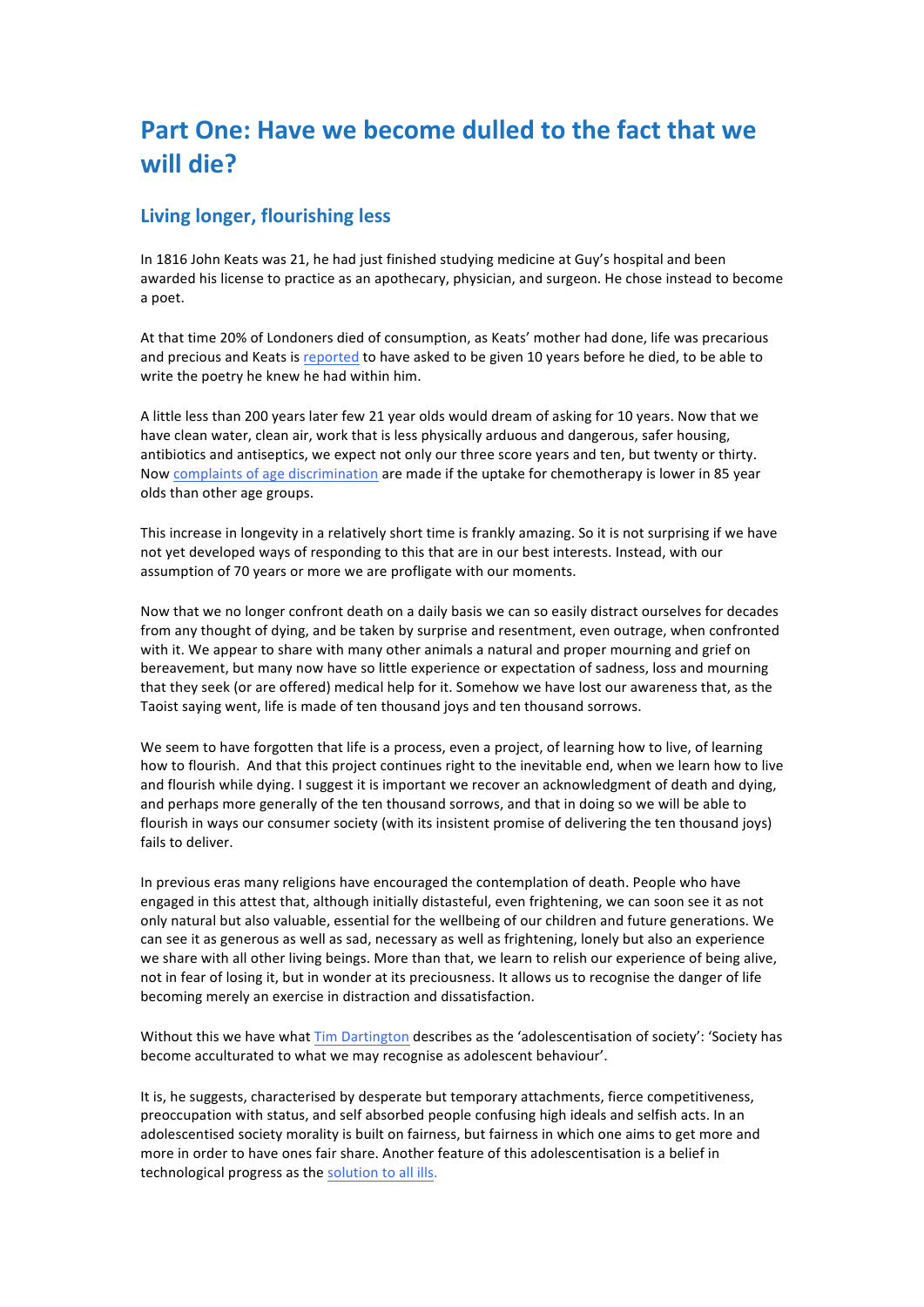Tim Dartington's wife, Anna, died of Alzheimer's disease in her early '60s. One chapter of his very valuable book is her reflections. She says 'You could certainly say I've grown up. Before I was busy being clever and planning to do things......... I have had to learn to be patient and to just let myself be'. This, she points out, 'is difficult enough without having to be cheerful all the time'. She also distinguishes among those involved in her care between 'busybodies and mediators', the latter 'work with me to negotiate the new reality'.

It was this that made me wonder if we could describe dying as the most grown up thing we ever do, and whether the mismatch between this and the adolescentisation of society accounts for our failure to prepare ourselves and flourish as we do so. Also whether failure to recognise/realise this (the grown up ness needed) is the greatest difference between busy bodies and mediators. And **whether a lot of professional education is about training us to be busybodies?!** 

## **Is our fear of dying preventing us from living, from flourishing?**

When John Keats asked to be given ten years before he died, it was to be able to write the poetry he knew he had within him. As it happens he was given 5, and died tormented at not having written the work he was meant to, but having made the fullest use possible of those five.

More recently Stephen Sutton reminded us that knowing of imminent death can focus us on making the very most of being alive. Gordon Aikman too.

Perhaps, as so many who have really contemplated their death have observed, it is not dying we should be afraid of, but not living. It seems that without an active acknowledgement of our own death we cannot maintain a sense of the preciousness of life, able to revel in the wonder of it, treasure it and not waste it. We lose a sense of really living our lives, of taking an interest in them from the inside, not of filling in a cv for others to judge, but of doing and being for our own sake, much more sensitive to what is happening for us from moment to moment, *living* the ten thousand joys and sorrows rather than making them a backdrop to whatever short-lived aim is pre-occupying us. In short, we lose our ability to fully flourish.

In that case then, discussions that include an acknowledgement of death will help us to flourish, to live our lives to the full, and we should not avoid them. And since we consult health care professionals (HCPs) when worried about our health, perhaps we should actively encourage them to take opportunities to help us with this acknowledgement. Instead of allowing us to brush away our fears, our HCPs could gently challenge us to give them due regard and even befriend them.

We cannot leave this responsibility to them, it is our own, but if high status professionals we meet at times of stress collude with us in ignoring our death it is difficult for us to remember that. Perhaps we need as a society to give them that permission, helping them to see that by doing so they are not diminishing our lives but helping us to flourish.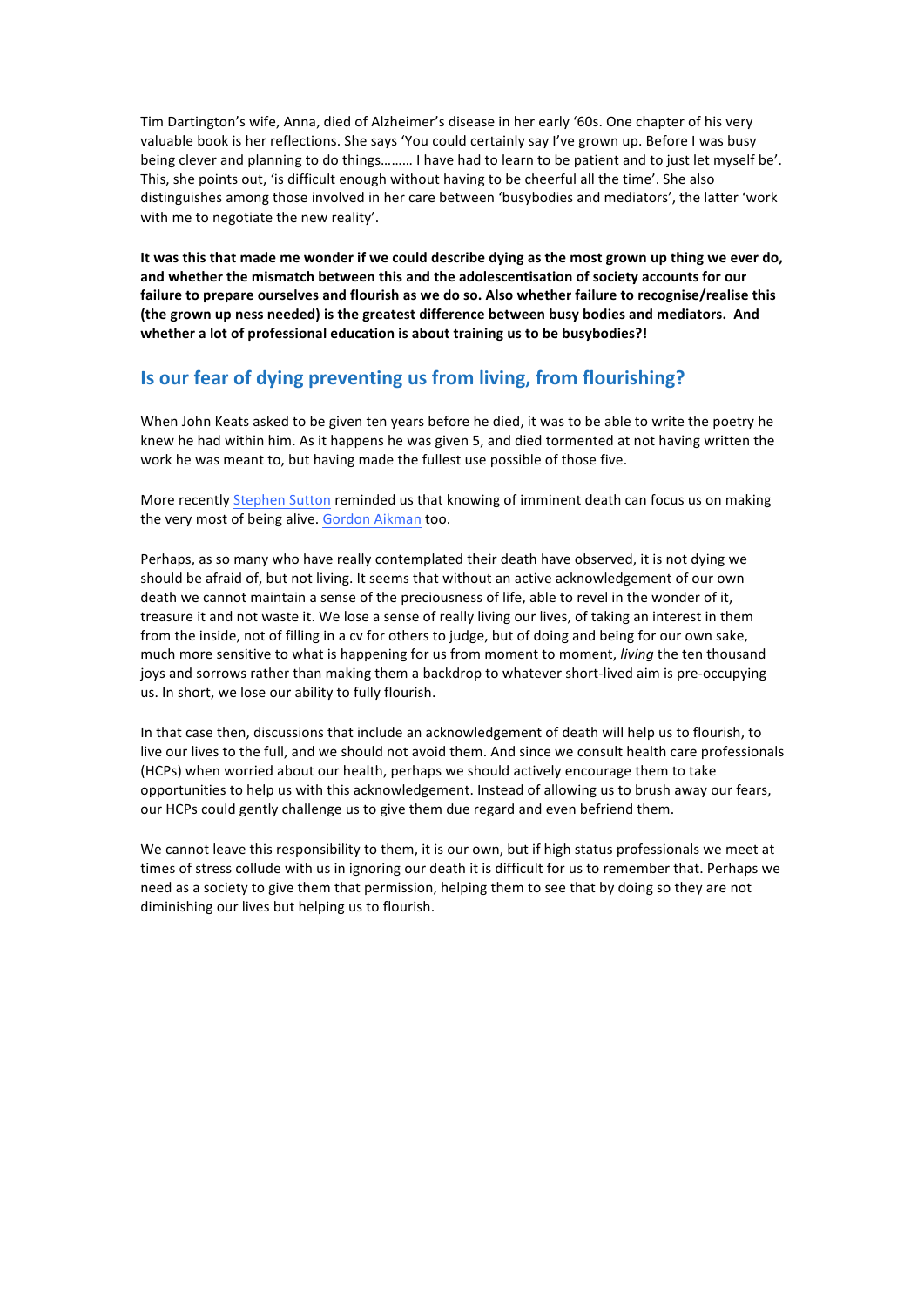## **Part Two: Have we dulled the process of dying?**

## **Taking dying seriously**

I suggest that if we were confident in the care we would receive in the last months and days of life we would find it easier to actively acknowledge that we will die and be more able to live our lives to the full. Can we have that confidence? What would we look for in such care?

Elsewhere I have derived a definition of care as 'acts of work and courage that enable flourishing' and this is often a useful checklist: did I, did we focus on their flourishing? work hard enough? act courageously enough? Anna Dartington's distinction between mediators and busybodies is played out here: mediators focus on the *flourishing* of the other, busybodies on *fixing* them.

At this time too care will almost certainly require us to offer comfort, a word that derives from the Latin and originally meant 'to be strong/brave together' (It was only in the 16<sup>th</sup> century that it acquired a sense of 'ease').

This original meaning feels to me appropriate for the care at this life stage, when we recognise that dying is natural and essential and at the same time sad and frightening. Comforting, understood like this, would involve not falsely reassuring, not running away from difficult things, but indeed (in deed) being courageous together. Again, mediators will try to offer genuine comfort, recognising the courage needed by the patient, and busybodies will be tempted to offer trite reassurance.

## **Where can dying be taken seriously?**

More than half of deaths in the UK are in hospitals.

So, if we want these to be 'good deaths', we need to be sure that they are offering this kind of care and comfort, and in a mediator spirit. Is that what they do?

Dartington is again instructive here. With his background in psychoanalysis and open systems theory, he suggests that every organisation has a primary task – the task which, if not fulfilled, would mean the organisation ceased to be what it thinks it is; and that activities that are not primary are undertaken effectively only if exceptional energy is deployed.

Is supporting the dying the primary task of hospitals? Clearly not. Are they deploying exceptional energy to support people who are dying? What would 'exceptional energy' look like? Perhaps that the people involved most closely with dying patients would be senior practitioners skilled enough to judge the resources required and ensure they are available. This may be the case, for a few deaths, those supported by a strong palliative care team. Otherwise isn't it often delegated to the most junior and most harassed who have little experience or success in negotiating the resources they need?

If this is the case, then we are not putting exceptional energy into this task of supporting people in their last days, and we place major requirements for energy and maturity on the patients themselves.

Perhaps this isn't inappropriate. If we all knew what to expect from hospital care at this time, then other individuals and organisations with energy and maturity to spare could provide support. But it needs us all, and especially those leading hospitals, to openly acknowledge this and find ways of putting (and welcoming) it into practice. Hospitals may argue they do not need this, but then they would need to convince us that their clinicians take dying seriously and do not see it as something to be avoided at all costs. This would require such a major shift in the underlying beliefs of all those involved, that we are more likely to be successful if we seek other alternatives.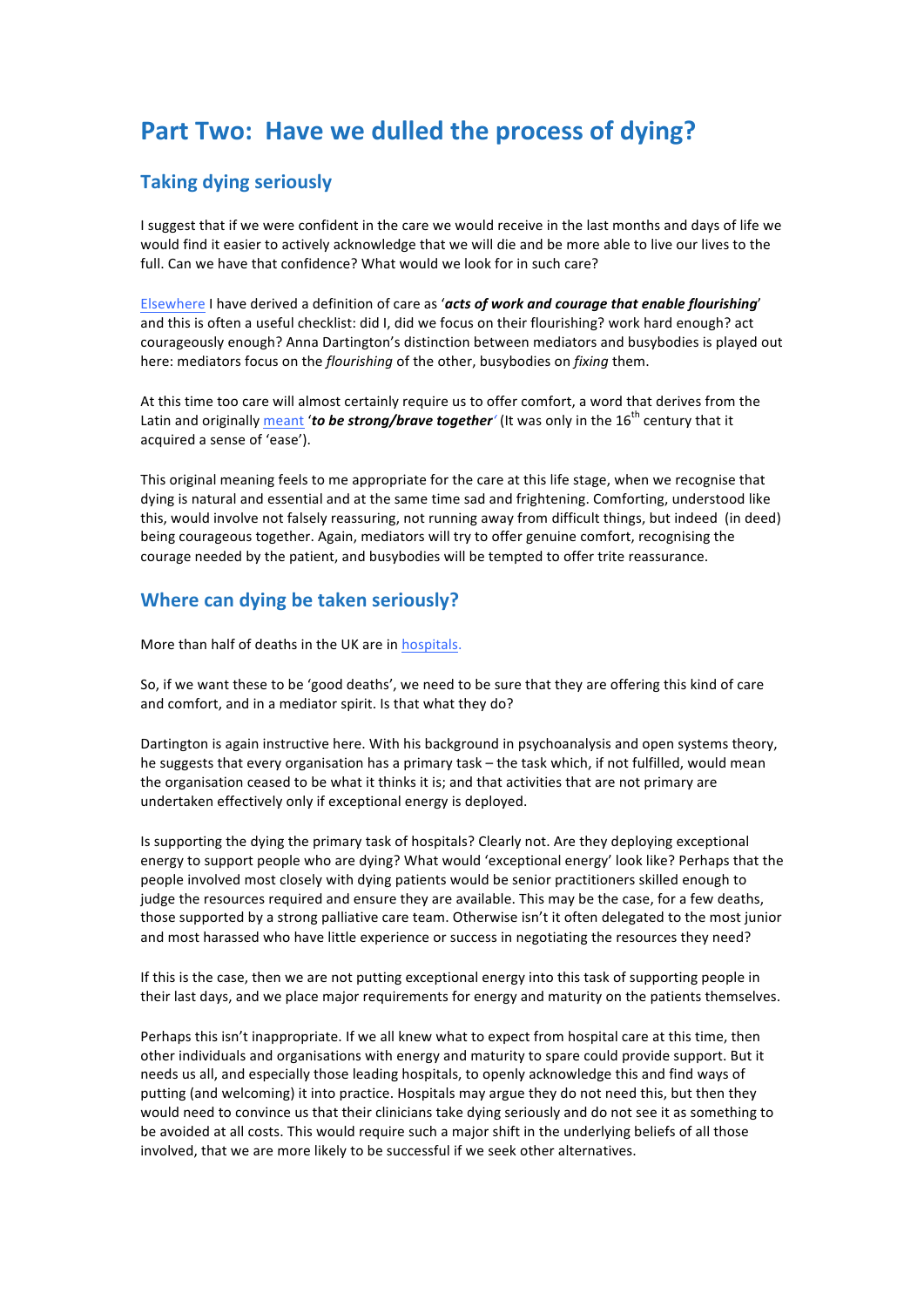## **What about social and community care?**

Traditionally social care was often very much better than was health care at helping people live with loss and frailty. So, until recently, this may have been a better organisational home for care at the end of life. But social care has changed. It, too, is now dominated by an agenda of rehabilitation rather than support.

Often this focus on rehabilitation is undertaken to avoid encouraging dependency, indeed dependency has become rather a dirty word. And of course there are unhealthy forms: where people's ability to flourish is stunted because they fail to challenge themselves appropriately.

But dependency is also a natural part of life. We all pass through a period of dependency at the beginning of our lives, many of us will become dependent again for a while at their ending, and some of us will have phases in our lives where we experience transitions from one state to another where we need support until we have adjusted to our new reality. We could describe this as healthy dependency: natural, proper, and inevitable. If we deny people who are healthily dependent the help they truly need, we cause suffering rather than benefit. Dartington gives an example of an exhausted, very frail, very elderly lady being observed and instructed in how to wash dishes. Her decades of washing up should now have been behind her and the care she needed was to have it done for her.

'What we are seeing' says Dartington 'is that the most vulnerable [here he means appropriately dependent] members of society have to live with the anxieties of those much more powerful than themselves'.

More worrying still: 'In a culture of fighting back, of heroic effort against misfortune, the patient who does not get better may provoke feelings of aggression and sadism, accompanied by anxiety, guilt, depression and reparative wishes'. This is no longer a setting where good care for those who need it can safely be expected.

So neither hospitals nor social care are good 'homes' for care for people who are dying. What about NHS community services? Again, they were once a good home for such care but the steady drift of NHS funding from low tech, low status community care to high tech, high status hospital care has left these underfunded, under-skilled, and over stretched to the point of desperation.

Thus the prospects as I have just described them, for people who are dying, are looking bleak. In practice they are bleaker still.

### **Services under pressure**

All these services feel under pressure and fearful of being overwhelmed by demand. They, therefore, put in place triage systems that limit access to the most needy. John Seddon repeatedly demonstrates that measures restricting access to those 'who really need it' typically amplify demand by at least five times. This 'failure demand' occurs because people have needs that have not been met, for which they seek support time and again, meeting ever more stringent entry criteria - due to the 'rise in demand' caused by their initial knock back. Seddon demonstrates that when resource allocators hold their nerve, identify and treat what the patient needs, the cost savings are huge. This is so counterintuitive his voice is often not heeded.

So: fearful services, anxieties of the powerful, dying not a primary task ...., these are all contributing to a situation where typically between 1/4 and 1/2 of our lifetime call on NHS resources is in the last 6 months of our lives; where a very large proportion of that resource is spent on trying to deny us access to care from a range of different services; and where, often, a person's last six months of life is characterised by a care experience that offers little comfort, little reassurance, allows them to think they don't matter, can leave them feeling frightened and unwanted. At the same time the same fearful and unwelcoming system automatically, reflexly, puts great efforts in to keeping them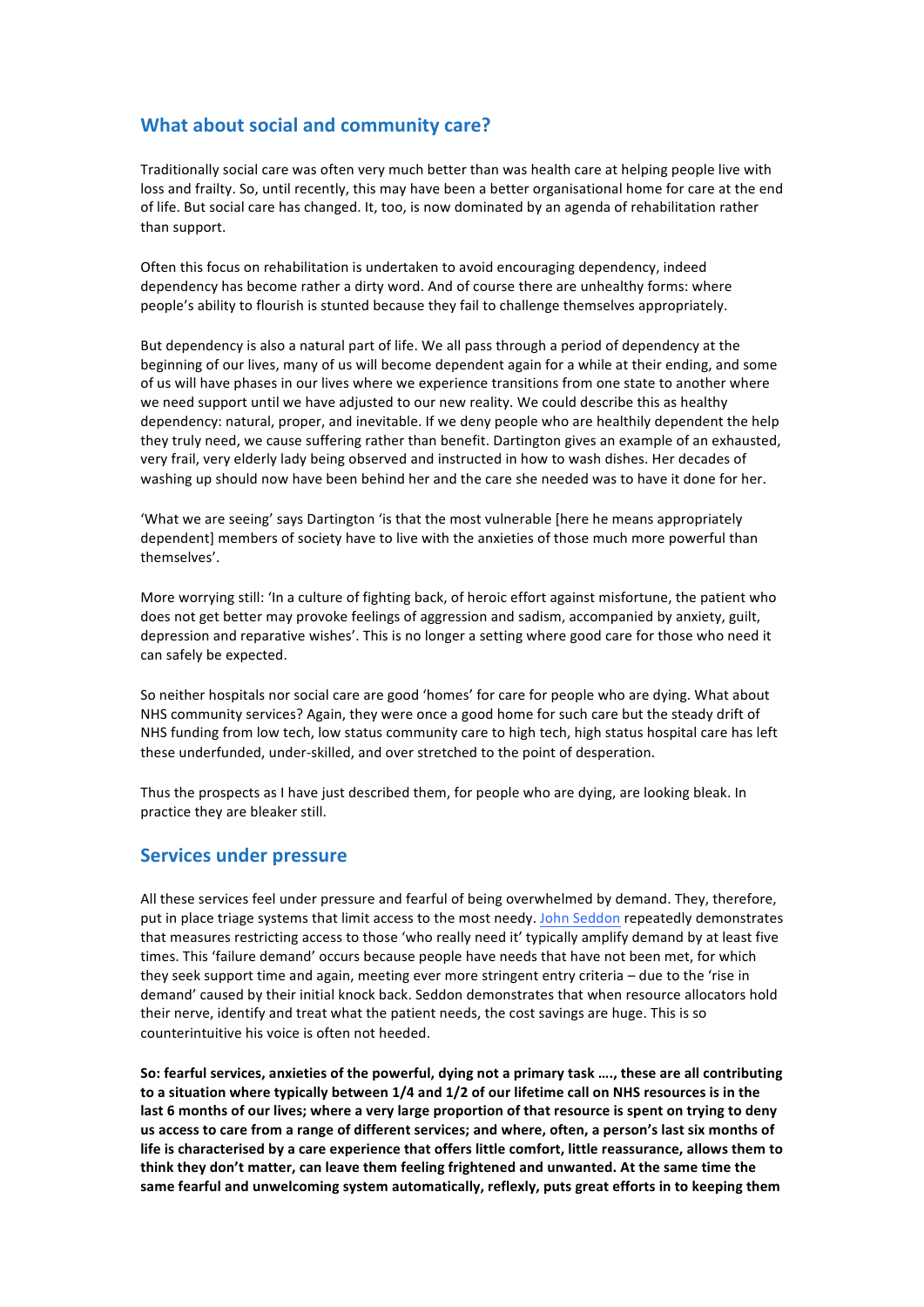alive if they show any signs of dying: blue light ambulances; A and E; Emergency hospital admissions. A fraction of this would surely pay for all the help they needed to enjoy and even flourish in their last six months.

That we know this happens surely demonstrates the extent to which we have become dulled, obtuse.

### Are these the only possibilities?

But we have not yet considered the care on offer from family members, friends, and local communities (such as clubs or churches). Care often involves as many  $-$  or more  $-$  of these as paid professionals. Currently however these two groups are poorly integrated and have two different agendas.

Paid carers, funded by NHS and Local Government, aim to *meet* the needs of their patients/clients. They assess those needs, devise a care plan, and aim to implement it.

Friends and family *respond* to the needs of their friend or relative – adjusting the nature and timing of their visits and other support accordingly. Inevitably they sometimes they find the schedule of these paid-carer visits helpful and reassuring, and sometimes they find them restrictive, burdensome or unnecessary. If the definition of care is 'acts of work and courage that enable flourishing' then merely meeting predefined needs is *not* care, it may be a part of it but not the whole.

Could we, instead of the current expensive and inhumane approach to the last months of life, move towards a system that does enable flourishing? What might this look like?

A system in which paid carers could respond to needs as they change would allow resources to be used less wastefully and more valuably. This would also happen if paid and unpaid carers complemented each other. Is such an arrangement possible?

It would require those involved to have some autonomy and flexibility, to be able to some extent to manage their own time, increasing and decreasing input as clients needs required, and doing so in ways that made the best use of not only their time but that of others. In our daily lives we do this all the time, so it is not an extraordinary ask.

However we immediately run up against the problem that organisational managers are required to command and control, and economise and account, so we need to try to find ways of bringing together informal resources with the state provision that do not expose NHS managers and their organisations to censure. How could we do that? What might such a system look like?

The Buurtzorg model in the Netherlands perhaps provides a good example.

Suppose (as Tim Dartington imagines in his book) a small number of patients, their informal families and other carers, together with their paid carers from health and social care, formed a self-managing unit. There could be agreed care plans but framed as responses to needs as they arose. More specialist resources, such as palliative and dementia care, would support a number of such teams. Could this offer the flexibility, continuity, and consistency, responsiveness and comfort that is needed?

Such a self-managing community is not a panacea. With different personalities in an emotionally charged area there will be inevitable tensions. But it also has the potential to offer care that is responsive to needs as they arise, in a way it is difficult to imagine otherwise. And a community of this kind may be more able to develop confidence in managing symptoms and deciding not to call an ambulance than can isolated families or care homes.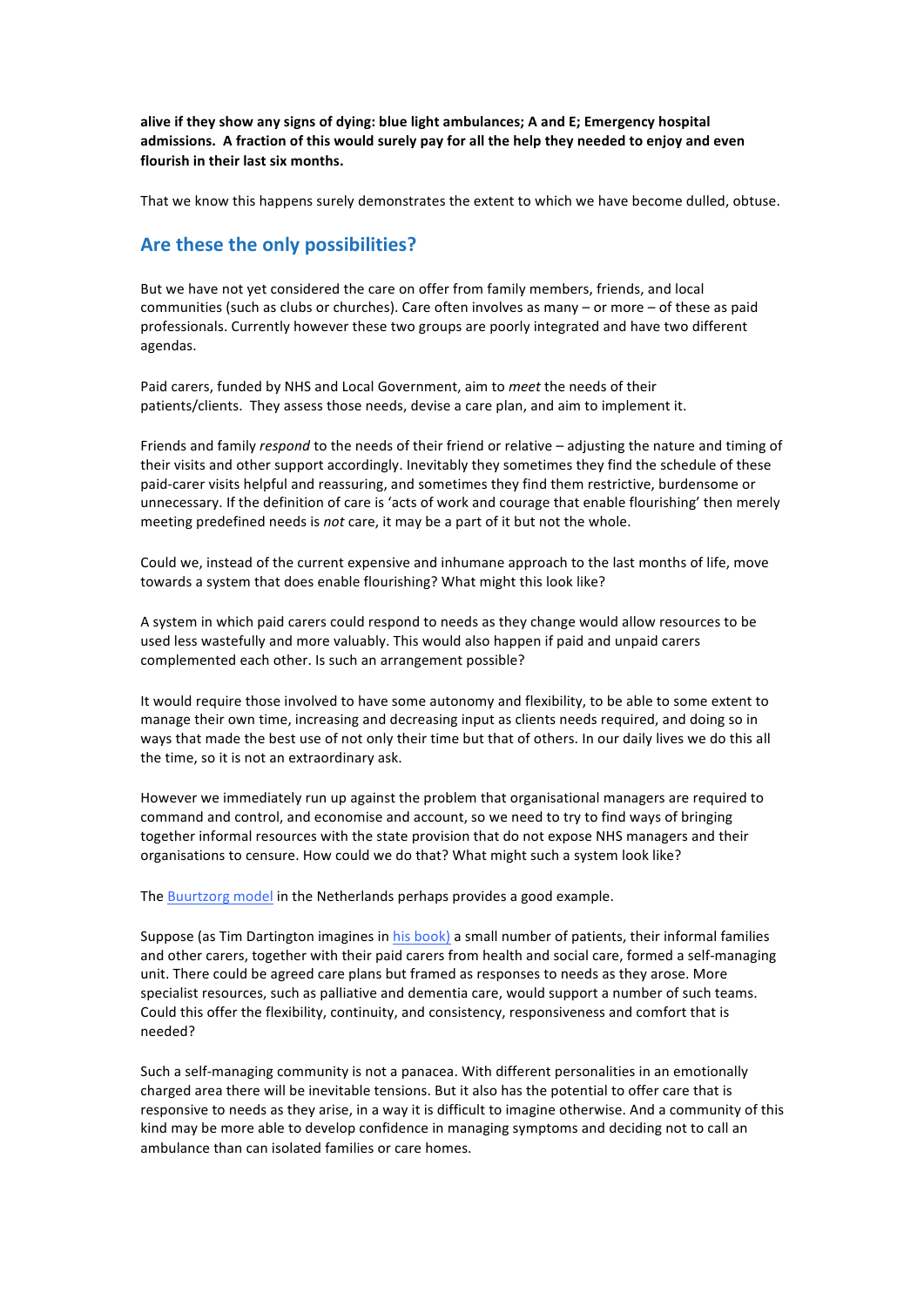This mix of professionals with family members and friends could also yield another benefit. It should reduce the degree to which 'end of life' care professionals claim this as their territory and presume to speak for patients. Well-intentioned, knowledgeable, thoughtful, concerned - palliative care teams are all of these things. But perhaps we could reflect again on how we can draw on the undoubted expertise of these specialists without handing over to them the overall responsibility for managing the dying process. Could we draw on their expertise in in palliating physical symptoms, and in being acquainted with the physical and psychological processes of dying, and then ask them to step back and let the patient decide what kind of a role they want these specialists to fulfil, before they take on an expert advocacy role with the rest of the system to help make this happen? Could we ask more of them still: that they take on a role in encouraging us to acknowledge and think about our dying, while we are in the middle of life?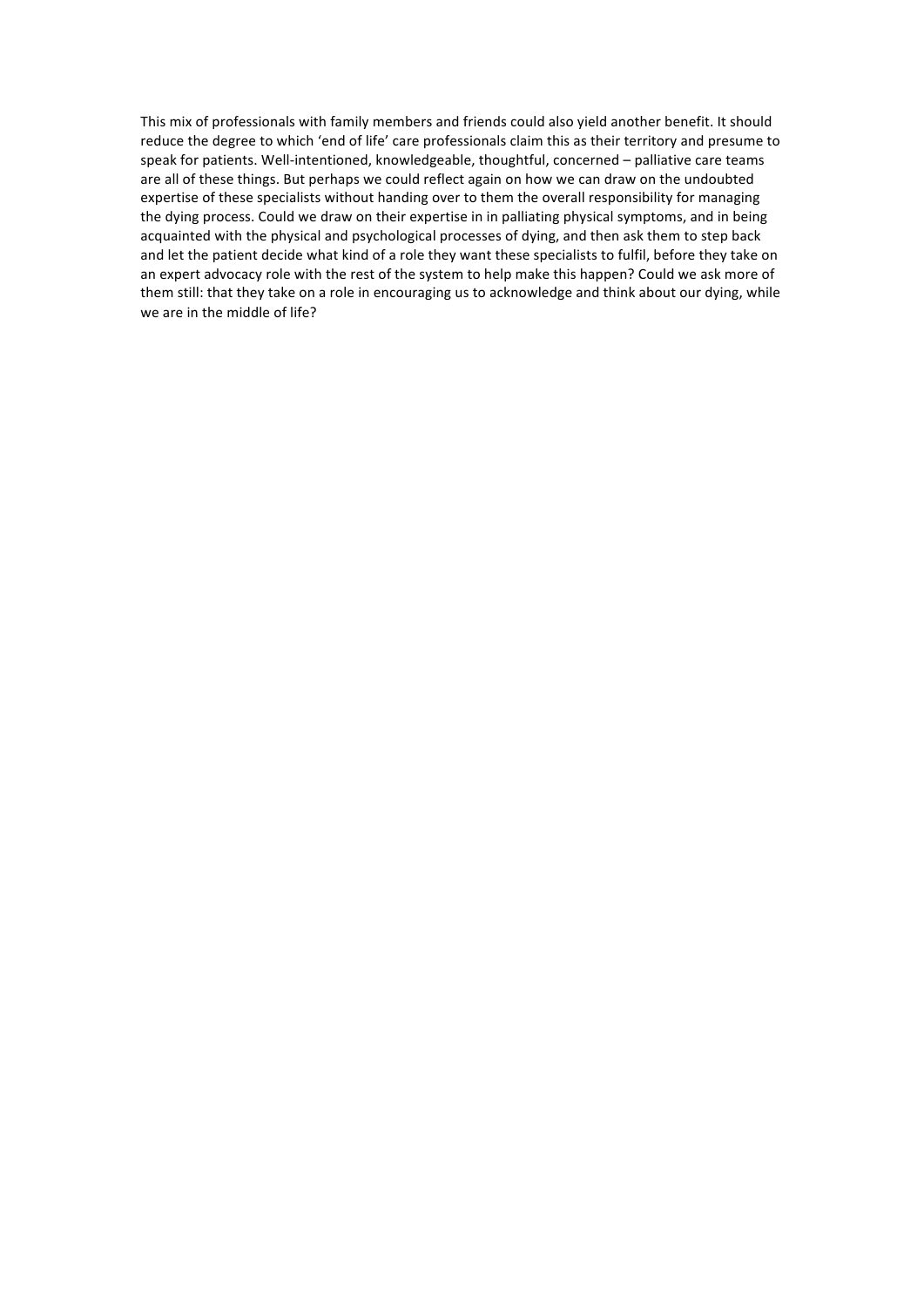## Part Three: Un-dulling the last days: helping everyone **involved** to flourish

As Anna Dartington observed, carers tend to fall into two categories -the busybodies and the mediators -and perhaps we all have both tendencies. The busybodies among us (and the busybody elements in us all) will want to brush away the sorrows and solve our problems for us, and in doing so 'fix' us or our situation. Mediators, instead, work with us to help us negotiate our new reality. They offer us their strength, their courage, to help us approach a situation we fear  $-$  and so comfort (are courageous with) us.

In this section I draw on two sets of experiences, my own of engaging closely with my mother in her last months and those described in the blog I introduced in the opening paragraphs. I am doing so, not to suggest in any way that these kinds of experience are universal or even common, but to reflect on specific aspects of what a mediation approach can offer.

### **My own experiences**

About a year before my mother died I received a letter, as her carer. I binned it; I didn't see myself as a carer but as a daughter. Nor did I see myself as having needs of my own, even though I was beset with life changes. In the previous three years my father had died, I had discovered breast cancer and been through the gruelling mill of surgery and chemotherapy, divorced, and lost my closest work colleague to mesothelioma. Through it all I maintained a busy and highly committed professional life. Now my mother was over 90, had had heart failure for many years that was becoming increasingly difficult to control, was very frail and vulnerable, and less and less able to enjoy life. I moved my office into her house and was physically present for a part of every day. I thought I was caring well managing well. I saw myself as frenetically busy, yet loving and generous with my mother, against a backdrop for both of us of grief, loss and change.

I can still think that, but I also see how, in that busy-ness, as we drew increasingly upon medical and nursing services to an almost dominating extent, we became so caught up in a set of care transactions that we failed to look at the bigger picture. We missed the opportunity for something else. I failed to support her emotionally through the most difficult thing she would ever do, and to grow in my own ability to face that as I did so. I think I saw it as an interruption to my life rather than an essential part of it.

In reflecting on what that letter could have said, that would have spoken to me where I was at that time, I wonder what kind of support could have woken me up to what I was failing to see – before it was too late. What could have woken us both up (undulled us both), and helped us to negotiate our new realities?

I think perhaps what we needed then was some help in becoming more skilful in our mediator impulses, and that it could have taken the form of a discussion of the following points.

#### **Point one: conflicting emotions**

It is natural to feel conflicted when caring for and about someone you love who is moving towards the end of their life, with all the uncertainty and unknowability surrounding that. It is natural to want to love and support them while at the same time sometimes resenting the need to do so, and itching to be free of that responsibility, especially when it is unclear whether this period will last weeks, months or years. As much as I loved my mother I also loved my work. Although I saw her everyday there was always something important to rush off to, and those little errands that she minded so much about weren't at the top of my to-do list.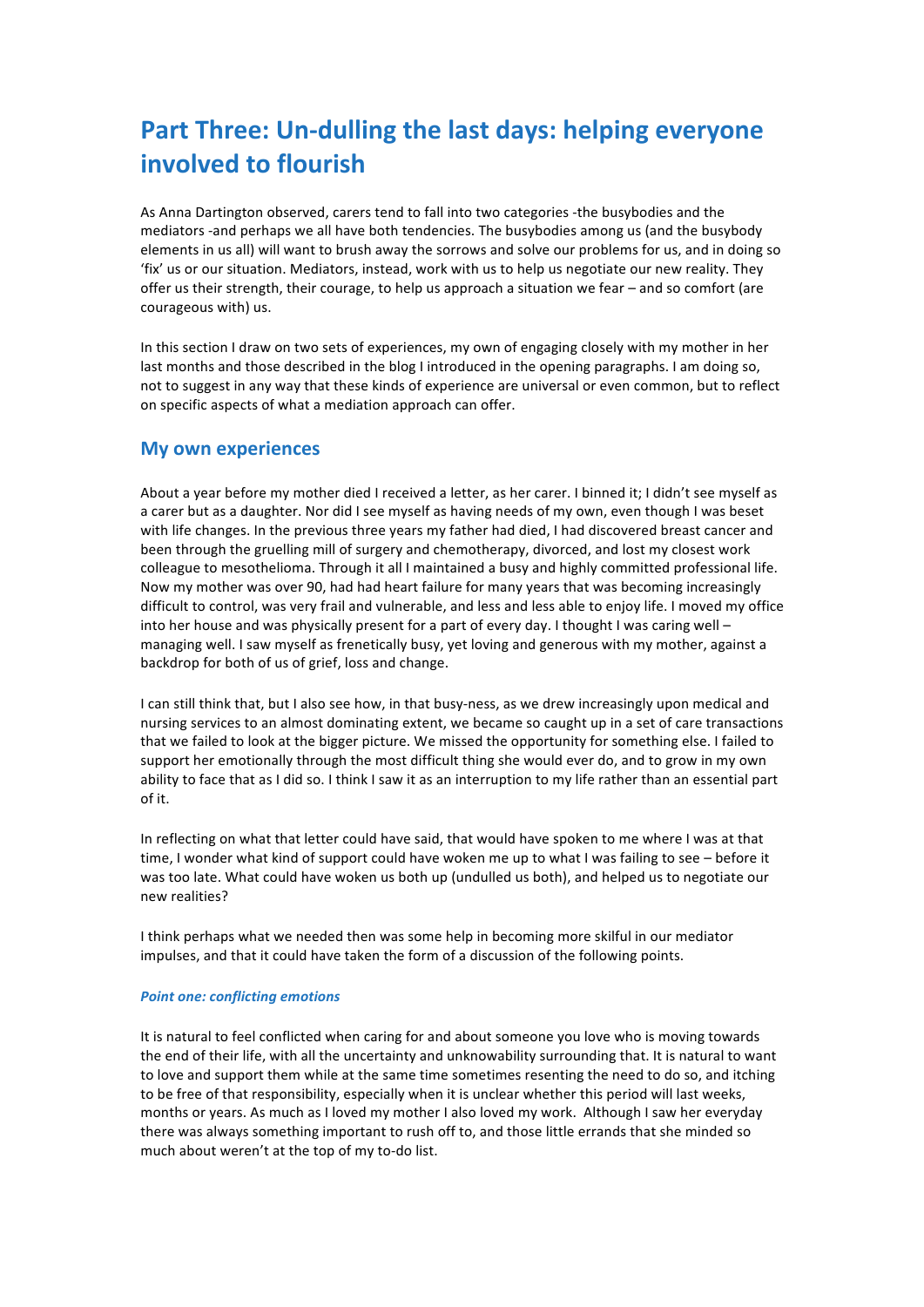I see now that we didn't share with each other what mattered to us. We weren't open with each other about how we were feeling. Hearing from a sympathetic third party that these tensions are natural, even vital, would have enabled us to explore together how we could support each other in what was important to us. It wouldn't have eliminated pressure points but would have allowed empathy to sit alongside irritation and disappointment. Perhaps we could have done this ourselves, without facilitation, if we had had a template. Without either I think we veered between feeling everything was OK and everything was not OK. So we were never in the right space with the right kind of energy to introduce this conversation.

Much later I discovered guidance from websites such as Dying Matters but wouldn't have found them helpful – I see them as assuming that everyone involved is whole heartedly altruistic and cares only about the other not about themselves or their other objectives in life. I would have found this actively chastising, alienating and unhelpful.

#### *Point two: 'inside-out' strategies for pain, breathlessness and fear*

One of the big advantages of the palliative care team becoming involved was that we could now talk openly about dying. The team members themselves were thoughtful, and helpful, and their very involvement was reassuring to us both. Mother was relieved to know that pain control in the form of oral morphine would be available to her at home – and was, later that same day. Her great fear however was of drowning, which we had heard was a common manner of death in heart failure patients. (She longed to go with a heart attack but knew this was highly unlikely.) There appeared to be little help that could be offered for that, and as I look back on it now, I see that the help available was all 'outside-in' help.

I can't recall any help with 'inside-out' approaches: strategies my mother could adopt herself as she neared the end. Some aspects of mindfulness for example: learning how to take an interest in emotions such as fear, and in physical symptoms such as pain, rather than getting overwhelmed by them. Developing a practice of focusing attention and thus helping her mind not to run riot, not to jump from one thought to another to an alarming other. Learning how to meditate on, and rest in, love, compassion, acceptance, and joy. Learning how to contemplate her death constructively so that her fear could sit alongside a sense of naturalness, ubiquitousness, generosity and love.

When my mother experienced hallucinations with the morphine and chose not to take it I realised that someone who appears to be peacefully dozing can be experiencing all sorts of highly emotional and perhaps distressing brain states not apparent to those with them. I began to wonder whether the palliation is of more benefit to relatives and carers than to the patient. This feels to me to be another reason for a greater focus on 'inside-out' strategies for dealing with pain, breathlessness and fear.

#### **Point three: emotionally resourcing ourselves**

As a family we had always eaten healthily and knew the value of daily exercise. Those were habits that served us well in these difficult last months, but we had never really considered how we might keep ourselves fit emotionally.

In my rather frenetic search for serenity (!) after my own surgery and chemotherapy I came across teachings in secular Buddhism that I was finding helpful. I'd also kept abreast of lessons arising from modern neuroscience and from evolutionary psychology. But it wasn't until afterwards that I came across resources that allowed me to pull these together into a coherent approach that was nourishing for me. I continue to find this valuable, and am just sad that we didn't have it available to us while mother was alive, when they would have helped us both – individually and together. My experience of working with clinicians suggest to me that HCPs could benefit from this themselves, and in doing so feel able to assist their patients in this direction.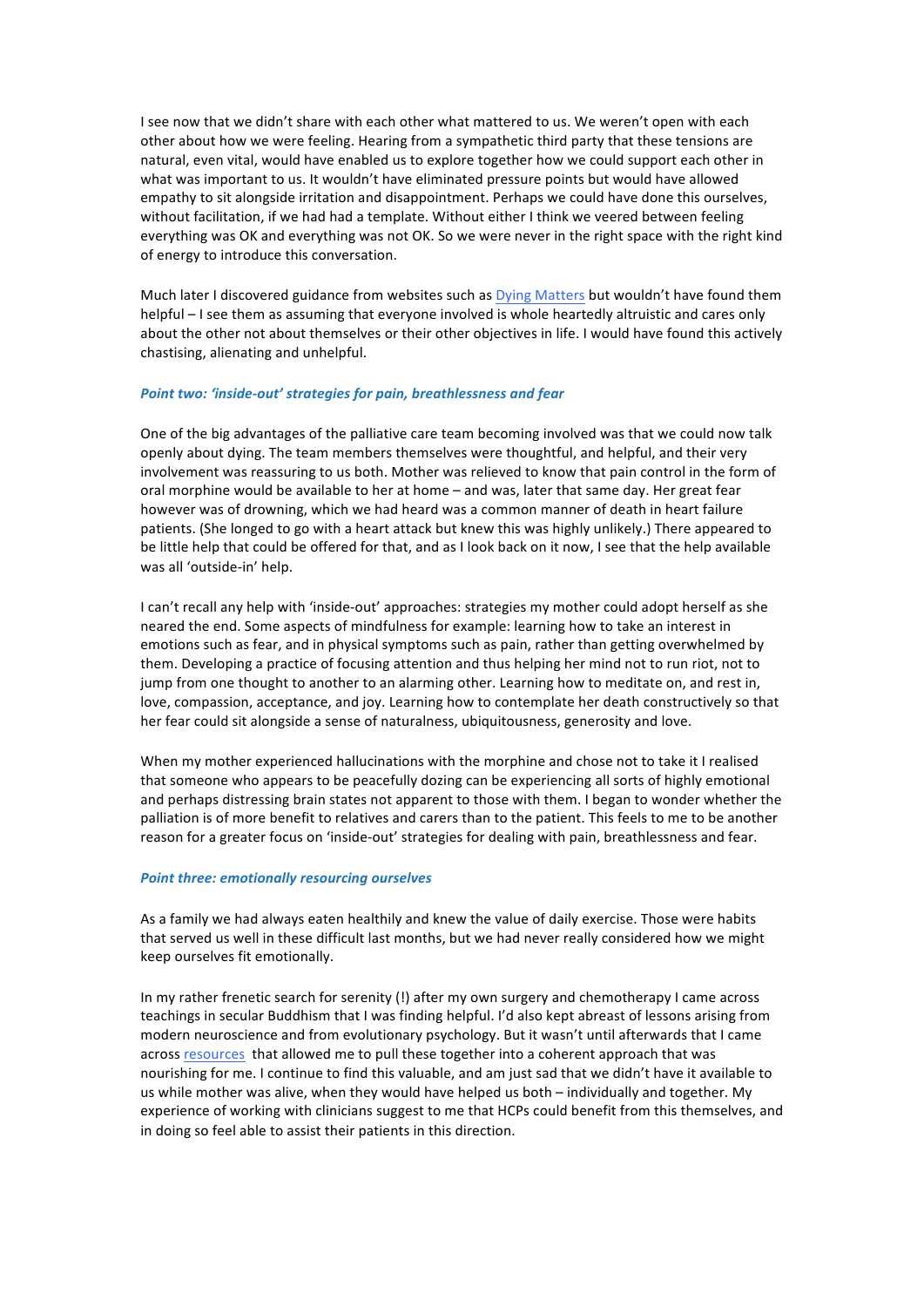#### Point four: not leaving it to health care professionals to introduce the subject of dying

I only realised afterwards that almost every professional involved will avoid starting a conversation with you about your death and how you want to die. They can collude with you in pretending it isn't going to happen. They think they are being sensitive, but in doing so they are keeping us from approaching it with courage, they are depriving us of comfort in that they are not offering us their strength so that we can be strong together. So if we want to be able to prepare for our death and make the very most of our life until then we will probably need to raise the topic ourselves. The more direct we can be, the more we demonstrate our genuine desire to think about it, the more we can express our fears, then the more courageous we allow them to be, and the greater clarity and comfort they can offer. The more, too, we can help them to develop these skills, so this will also be a generous act on our part.

An important part of such a discussion should be about CPR. Despite its very low success rate and the, often severe, damage caused by these resuscitation efforts it is (ridiculously, scandalously, amazingly) standard procedure unless one has explicitly and formally opted out. There are now calls for this optout to be termed Allow Natural Death (as opposed to Do Not Attempt Resuscitation) and to make such resuscitation opt in rather than opt out. But it isn't yet.

So the importance of having this conversation needs to be widely known, along with the importance of keeping its record, the lilac form, on display at all times including, crucially, taking it into hospital if admitted, and making sure that ward staff (including those coming on duty later) know about it.

Why do I make this point so vehemently? Because despite my mother's frailty, history and being on an End-of-Life pathway, when she had a heart attack (the heart attack she had so wanted) in the early hours of the morning while awaiting an operation for a fractured neck of femur, resuscitation was apparently attempted for 45 minutes.

#### **Point five: helping hospitals help us (instead of vice versa)**

As we've already seen, the primary task of a hospital is to offer a short episode of clinical care in an otherwise healthy phase of life, and in that context the agenda is rightly set by the clinical team.

But here, where the hospital episode is a small, transient episode in a much longer care trajectory, the focus needs to be different. The information flows almost need to be inverted with the role of hospital staff that of enabling patient and carers to care at home.

This is where an intervention from a palliative care team is extremely helpful – in preventing any escalation of clinical care. So keeping them informed of any unplanned admission is vital.

#### **Point six: Trying to make hospital and hospice stays more endurable**

To hospital staff wards are busy, busy places and convivial too. To patients they can be interminably boring and lonely. For people whose sight and hearing are failing this is especially so. I never did find ways around this and, until hospital wards and especially hospital beds are redesigned, can only suggest it is helpful to know what to expect. For generations who remember more solicitous, conversation based nursing, today's task focused care can be a shock and disappointment.

For visitors too it can be difficult to know what to do. There are no offers to make (shall I pop the kettle on?), only that uncomfortable chair placed awkwardly alongside the bed in front of the locker with all sorts of barricades between you, and none of the prompts to conversation that can be found in a home. Thinking about it in advance would have enabled us to take a scrabble board, or a photo album, or just relax into *being* and *connecting* rather than *doing*. Hospices too? I know they sound more warm and cuddly than hospitals but some stays here too can be equally tedious, and the disappointment can be greater.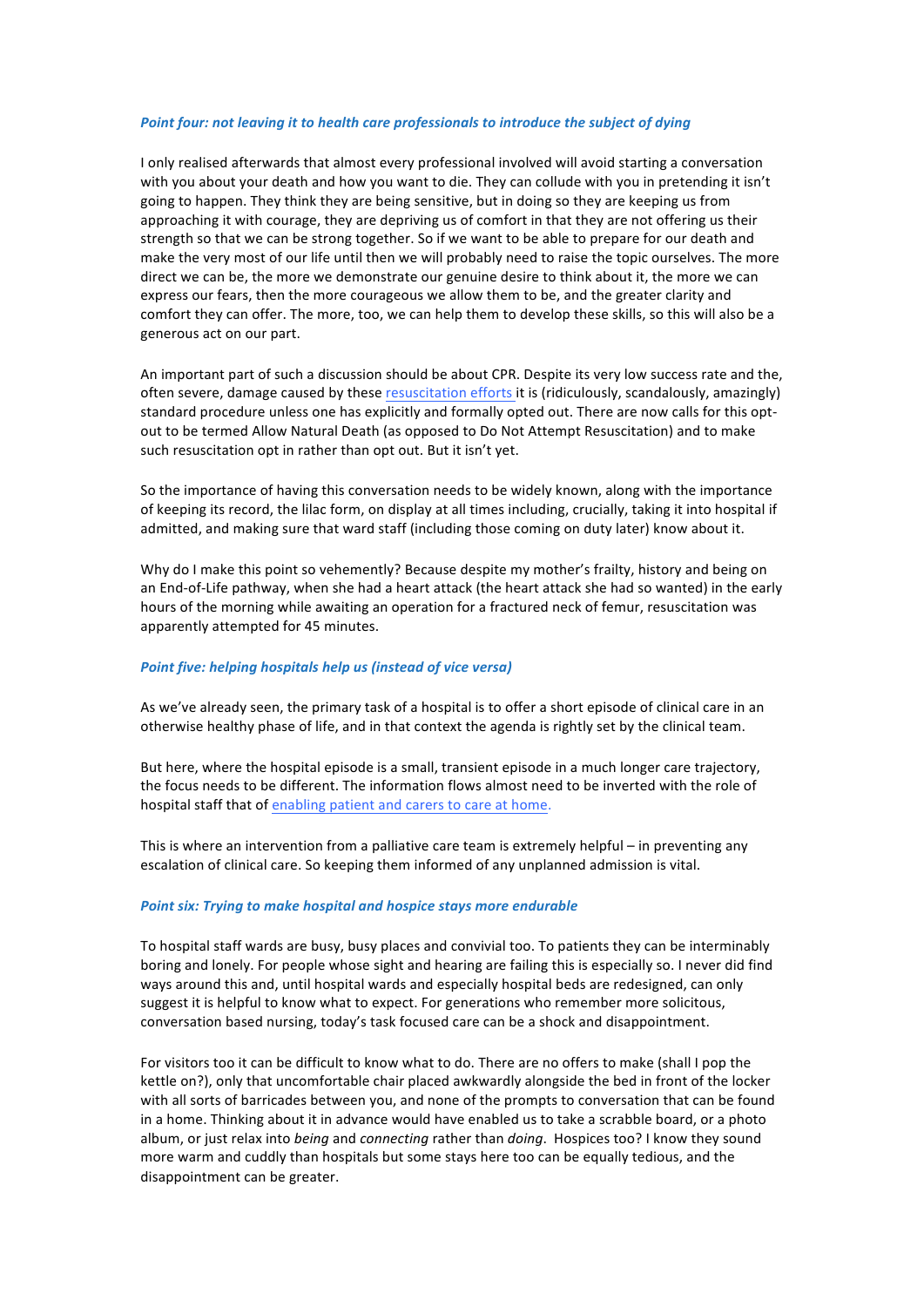So the letter to me as a carer, no, the letter to me as a daughter, could have come from a mediation perspective: offering support in exploring with my mother how we could make this period of care, this time in our lives, as rich and valuable as possible for both of us. Helping us to negotiate our constantly changing reality.

### **A clinician's reflections**

I started by noting Gawande's charge of obtuseness on the part of doctors, and I have expanded that charge to include us all. I've suggested we all need to undull our assumptions and remind ourselves that life is a process of learning how to live  $-$  a life-long process that includes learning how to live when we are dying. But there is an important part played in this by doctors, and their obtuseness is, I suggest, driven by a kind of squeamishness, that I can best illustrate by returning to the blog with which I started: the thoughts of Philip Berry.

Berry is someone I have never met but whose thoughts and reflections I have enjoyed and valued. I see him as candid and thoughtful and highly competent, as someone I would be pleased to meet in a clinical emergency. The assumptions underlying his written reflections are, I suggest, indications of attitudes much more widely held.

In his blog in response to Atul Gawande's third Reith lecture he writes

'Broadening the conversation to non-medical goals can feel risky at times. It brings the patient out from the usual transaction of therapeutic benefits and burdens, as though to say – 'These medical' *details are not relevant in the longer term, because you are gradually approaching the end, and there is* nothing we can do to stop it...' – Even in skilled hands, it is an intrinsically negative conversation, however one wants to portray the identification of goals as positive.

Here I feel Berry is confusing negativity and sadness. Sadness is *not* negative, and seeing it as that is a cause of squeamishness. Sadness is an essential part of our lives, I mean that literally, essential means a 'central part', a 'fundamental quality', an 'intrinsic nature' – from the Latin 'esse' – to be. Part of learning how to live is learning how to be with sadness, how not to push it away but tolerate it, accept it, and mourn what lies behind it as fully as that deserves. This is part of growing up  $-$  a part we are in danger of ignoring, and thus remaining infantile in our expectations of the world.

We don't do anyone any favours by denying them the opportunity to experience that sadness. This isn't negative, its rich and real. Life is a wonder and those of us who aren't in great suffering will be sad to say goodbye to it – but we want our farewell, the sadness of our farewell, to be honoured, not ignored. Berry's squeamishness prevents him and his patient from participating in this and offers no role model to juniors or to relatives. I think he is bigger than he is allowing himself to be.

Later he says:

Sue Lawley, who chaired the Reith lectures, .... asked the question,

#### 'Doesn't the desire for life suddenly at the end, when someone is aware that they are dying, suddenly *overcome all kinds of thoughts they might have had before? Suddenly people want to live.'*

This is what I have seen in the eyes of patients who have been admitted for emergency care at the end of life. I see it in their relatives' eyes too. It is the strong desire for help. Yes, that might be help with poorly controlled pain or breathlessness (ie. emergency palliation) but in the ED, or on the acute ward, the first response of physicians is to deal with the active complication  $-$  be it a chest infection, haemorrhage or electrolyte disturbance. Salvage. Not submitting to nature, yet.

Resisting the impulse for survival is unnatural, for want of a better word, and in the context of a rapid or unexpected change in condition it is very hard for relatives, primary physicians, even hospice staff,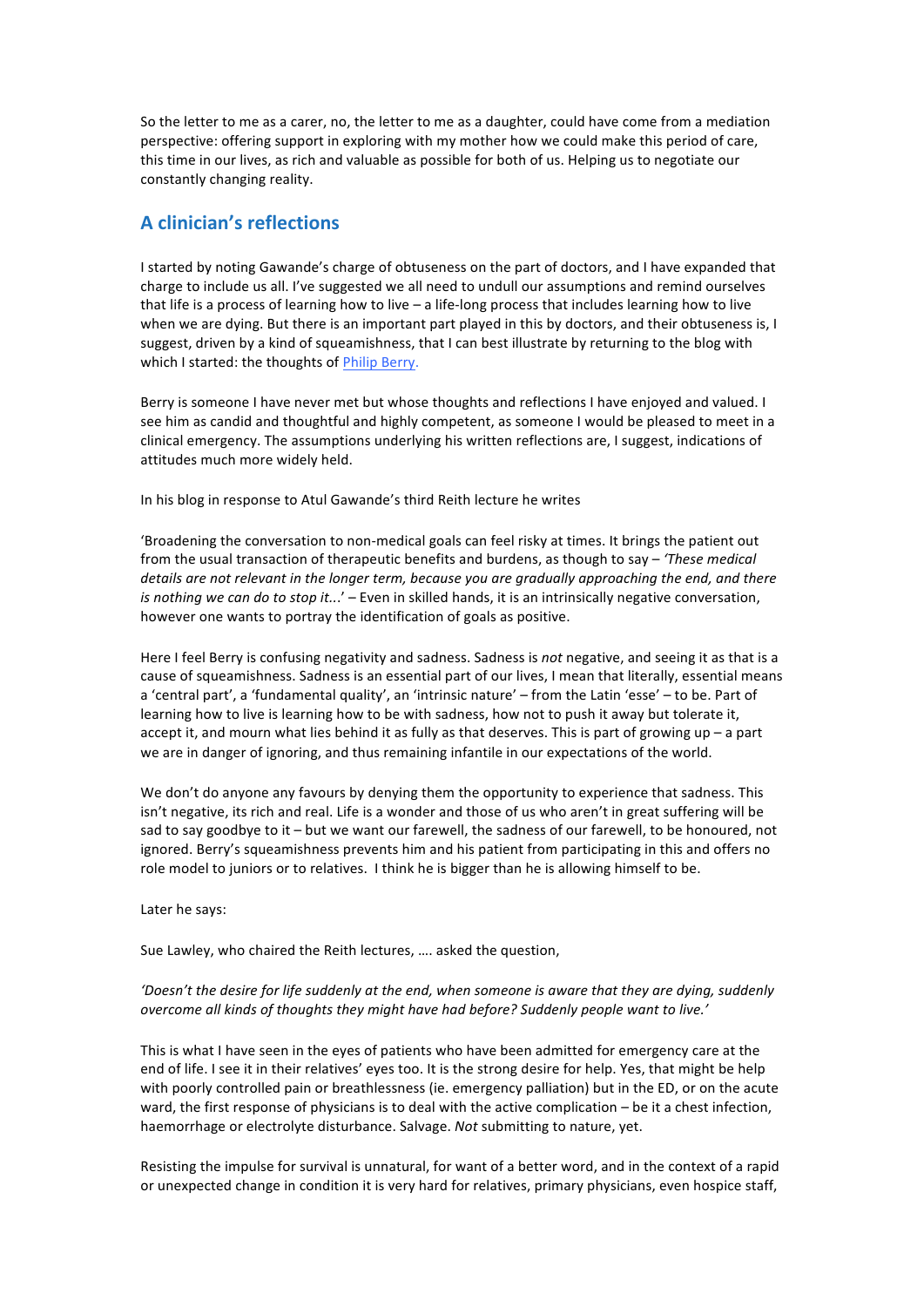*not* to refer to hospital – even if the patient's stated goals have made it clear that more time in hospital is the last thing they want. Once in hospital, escalation is often hard to avoid (I explored this in a post called '5 days: a tale of escalation creep')

Here help is certainly wanted but what kind: treatment for an 'active complication' or emergency palliation? That will depend, but if death has been discussed in advance, contemplated and accepted, then the care that is needed will often be *help with the fear*, the alarm, and not the complication.

Isn't it clinical squeamishness that prefers to deal with the complication rather than help the patient stay present with the fear and overcome or accept it? We can say that to do otherwise is 'unnatural' or we can aim to overcome our squeamishness here as we do when dealing with other unnatural acts such as cleaning up vomit or faeces.

Later, after describing Gawande's conversations with his own father about his goals as he neared the end of his life Berry continues:

The difficulty I experience is that this conversation often runs in parallel to the rather downbeat subject of 'ceilings of care.' For all the focus on goals and what can be achieved in their final weeks, fairly rigorous planning is required to agree on what will *not* be done. ...... To disconnect the two ('I'll bring it up another time...') seems cowardly, but to move from goals to ceilings might appear callous -'OK, we've explored what your priorities are... and in light of those we need to talk about what treatments might not be appropriate, should you be rushed in with something acute...' Again, the positive segues into the negative. The negatives *have* to be broached. And we don't find this easy.

Again I think Berry's hesitation is rooted in an assumption that 'care = interventions'. Whereas I see care as acts of work and courage that enable flourishing.

Deciding not to intervene is only negative if you see interventions as a good thing in their own right, or their consequences as desirable. Where the patient does not see either of these then it is intervening that is negative.

Again, what undoubtedly feels sensitive to Berry feels squeamish to me. But not so long ago it would probably have felt sensitive to me too, so I am not blaming but suggesting this is an assumption we can all usefully challenge.

In his last paragraph Berry talks of the need for doctors to be 'bolder but colder'.

The barriers described above are real, and exist not because doctors are too lazy or obtuse to surmount them, but because they find it difficult to find the 'right time' or the 'right way' to draw their patients into a conversation that they may not be ready for. It is a manifestation of oversensitivity, rather than the opposite. ......To be better we probably need to be bolder – even if that means feeling a little colder.

And here I am with him completely about the boldness, I'd call it courage I think, and see that as integral to care.

Colder? I really hope not - this courage needs to be rooted in empathy, in compassion, in thinking wholeheartedly of the other person. So, not colder but more courageous, more caring, less squeamish, less obtuse.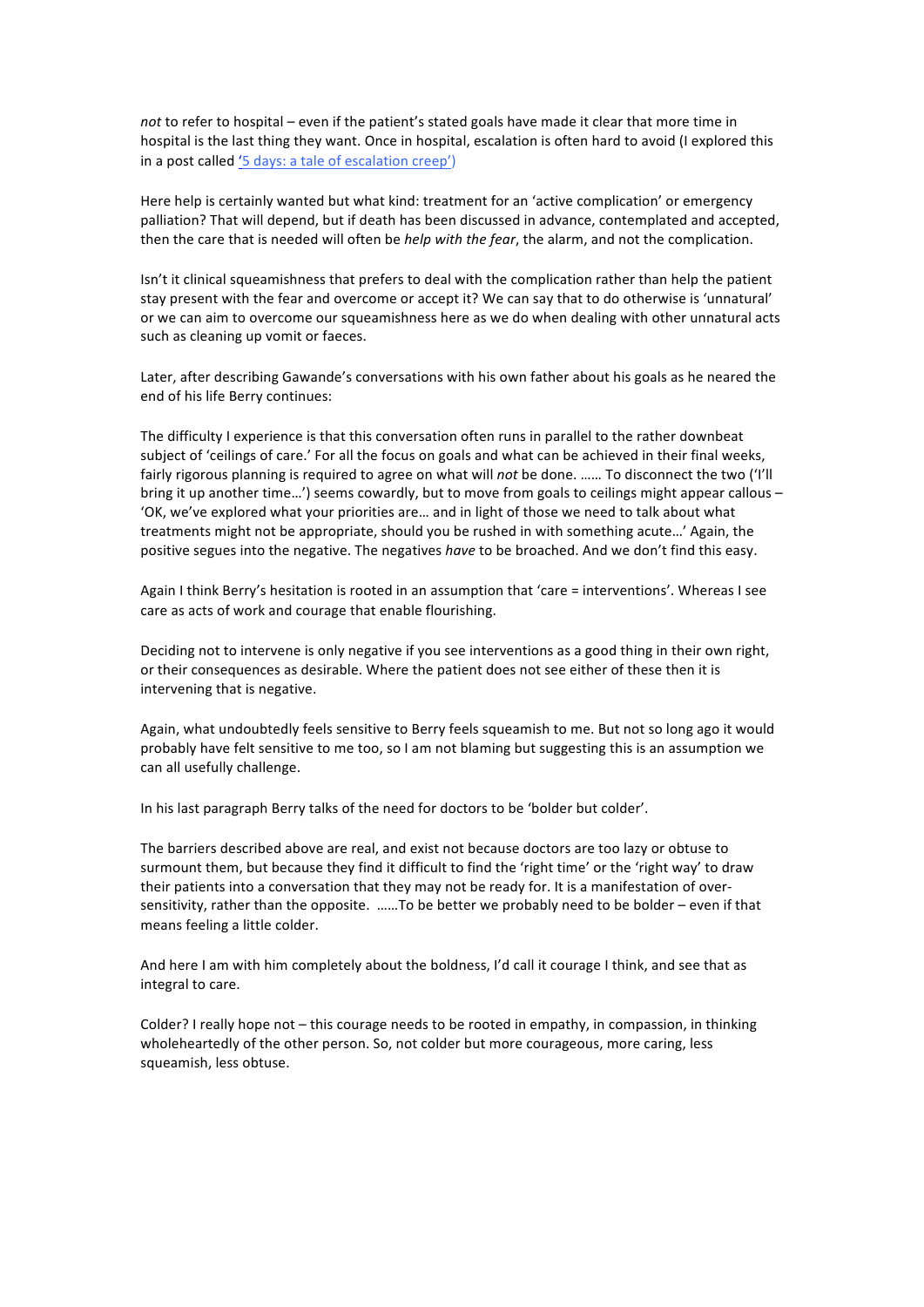## **Conclusions: How to lose our squeamishness so we can lead flourishing lives**

So I suggest that Gawande is right: obtuseness on the part of doctors is a problem. It diminishes our ability, as patients, to treat our dying as the most grown up thing we will ever do and keeps us from the comfort they could offer that will help us to approach it with courage.

But an even greater problem is the obtuseness, the dullness, the self-imposed blindness of the rest of us. We all diminish our lives and choose not to prepare, as we could, for this most grown up of activities: we obtusely seek to make our lives as long as possible instead of considering how fully we can flourish.

So let's not reject the charge but do something about it. What could we do?

Dying may be the most grown up and generous thing we ever do, but it is also, for each of us, an unprecedented event that takes us into the unknown. So we will inevitably need courage and will benefit from the comfort (being courageous together) of others. At the moment neither of these parties (patients and clinicians) is ensuring their preparedness, their fitness to do this.

Acknowledging our death enlivens our lives and makes our moments more precious. Ignoring it prevents that and allows us to squander them. Worrying about it diminishes them further. So perhaps actively acknowledging that we will die is the first step. But it is surely inextricably linked to the second: having confidence that there are ways of preparing ourselves for it. So we do all need to take an interest in the quality and nature of care at the end of life.

I suggest that all of the following warrant some attention:

#### 1. Expanding the role of palliative care

There is increasing acceptance in other specialties that care is not enough, that we must try to get ahead of demand, and that we must use our specialist professionals to support care rather than be the sole providers of it.

What might those principles mean for palliative care? Alongside their support for those who are dying, they could help us all to acknowledge and prepare for our death at a much earlier stage in our lives. They could help us develop 'inside-out' approaches, especially those that take time to become familiar with. They could also help doctors and other health care professionals lose their squeamishness about talking with patients and families about dying, and help them feel able to offer us their care and comfort when we most need it.

#### **2. Changing the current model of care for people in their last months of life**

Care for many in thier last months is not only poor but expensive. A radical change is needed and a model of self managed teams involving paid and informal carers making it more humane and less expensive.

#### **3.** Supporting health care professionals so that they are emotionally able to discuss dying with us, and stop colluding with us in ignoring it

If HCPs can see dying as natural, essential, even generous, as well as sad and frightening, they may be better able to support us. That will be easier if they (and all of us) can see sadness as an essential, unavoidable, part of life. Even so they will need support if they are to find ways of honouring the sadness of others without being overwhelmed.